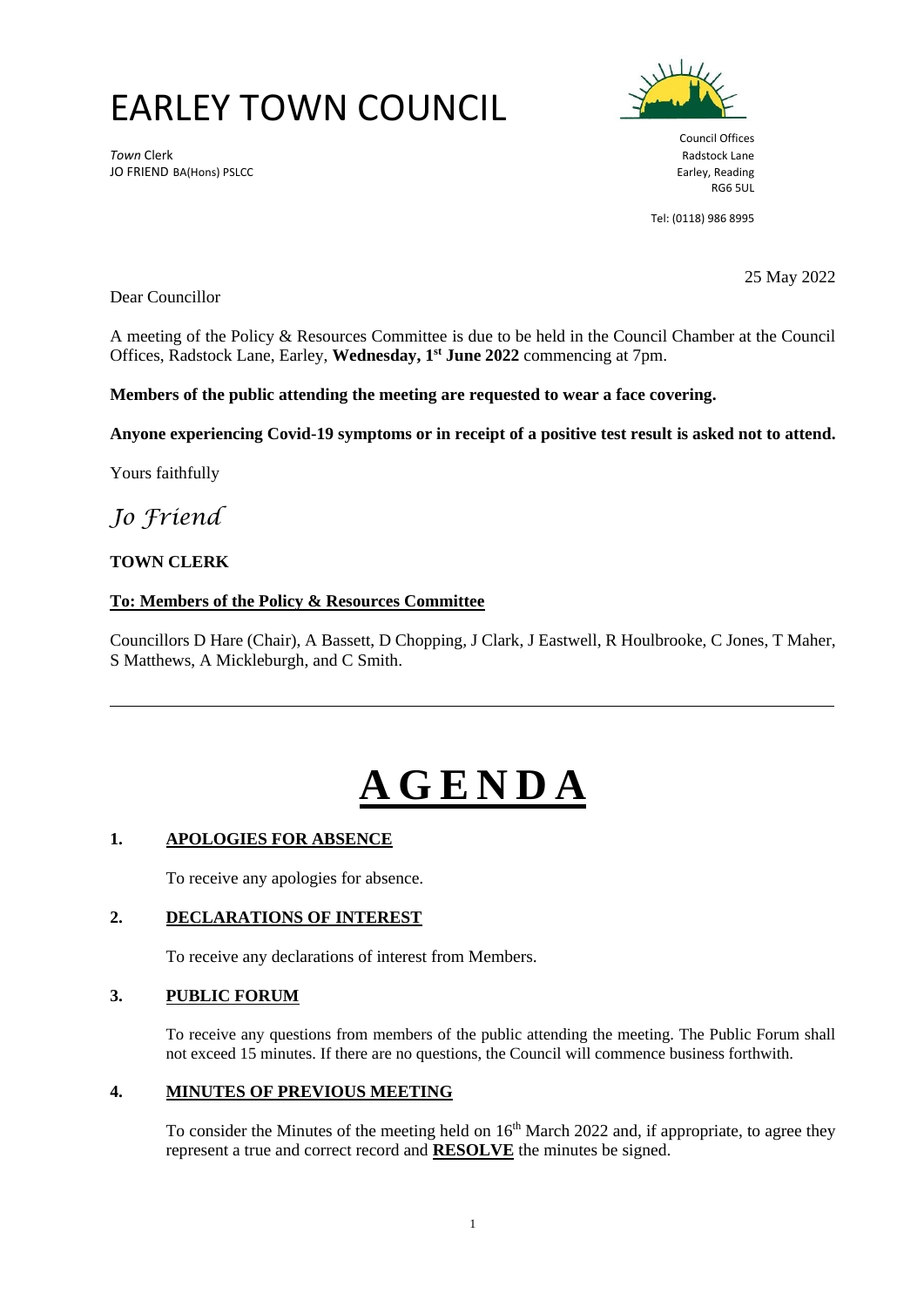#### **5. FINANCE**

To note that committee members have received an income and expenditure report for the financial year ending 31<sup>st</sup> March 2022. The Annual Return, plus supporting documents, will be presented to Full Council at its meeting on 1<sup>st</sup> June 2022 for approval.

#### **6. BANK RECONCILIATIONS**

To note that the Bank Reconciliations for February and March 2022 have been made available to the Chair of Policy & Resources Committee for information.

#### **7. TOWN COUNCIL GRANTS**

**7.1** To consider the two remaining grant applications and to **RESOLVE** upon a recommendation to be presented to Full Council at its meeting on  $15<sup>th</sup>$  June 2022.

*Appendix A*

#### **7.2** Wokingham Sports Sponsorship Fund

To consider a request for match funding for a local junior athlete. Members to **RESOLVE** accordingly.

*Confidential Appendix B*

#### **7.3** Elms Field Event

To consider a request from WBC that town and parish councils make an offer of funding towards a welcome event being held on Elms Field, Wokingham on  $16<sup>th</sup>$  July. New guests and refugees, not just those coming from Ukraine, together with host families, will be invited.

#### **8. BALC**

To consider renewing the Town Council's subscription with BALC. The charge for 2022/23 is £3,32.51, of which £1,732.51 is the NALC membership element. Members to **RESOLVE** accordingly.

*Appendix C*

#### **9. YOUTH PROJECTS**

To consider a motion from Cllr J Clark that funds from the Youth Project budget are used to pay a third party to provide activities or pop-up events for local youngsters during the school summer holidays. For example, booking Berkshire Youth's Splatbus to visit locations in Earley.

#### **10. CLIMATE EMERGENCY**

To receive any available updates from the Climate Emergency Working Group.

#### **11. EARLEY STATION FOOTBRIDGE**

To note that no further communications have been received from WBC since ETC attended the meeting on 7<sup>th</sup> March 2022.

#### **12. SIBLY - TRANSFER**

To note that ETC's solicitor is awaiting further information from Persimmon before the transfer can be completed.